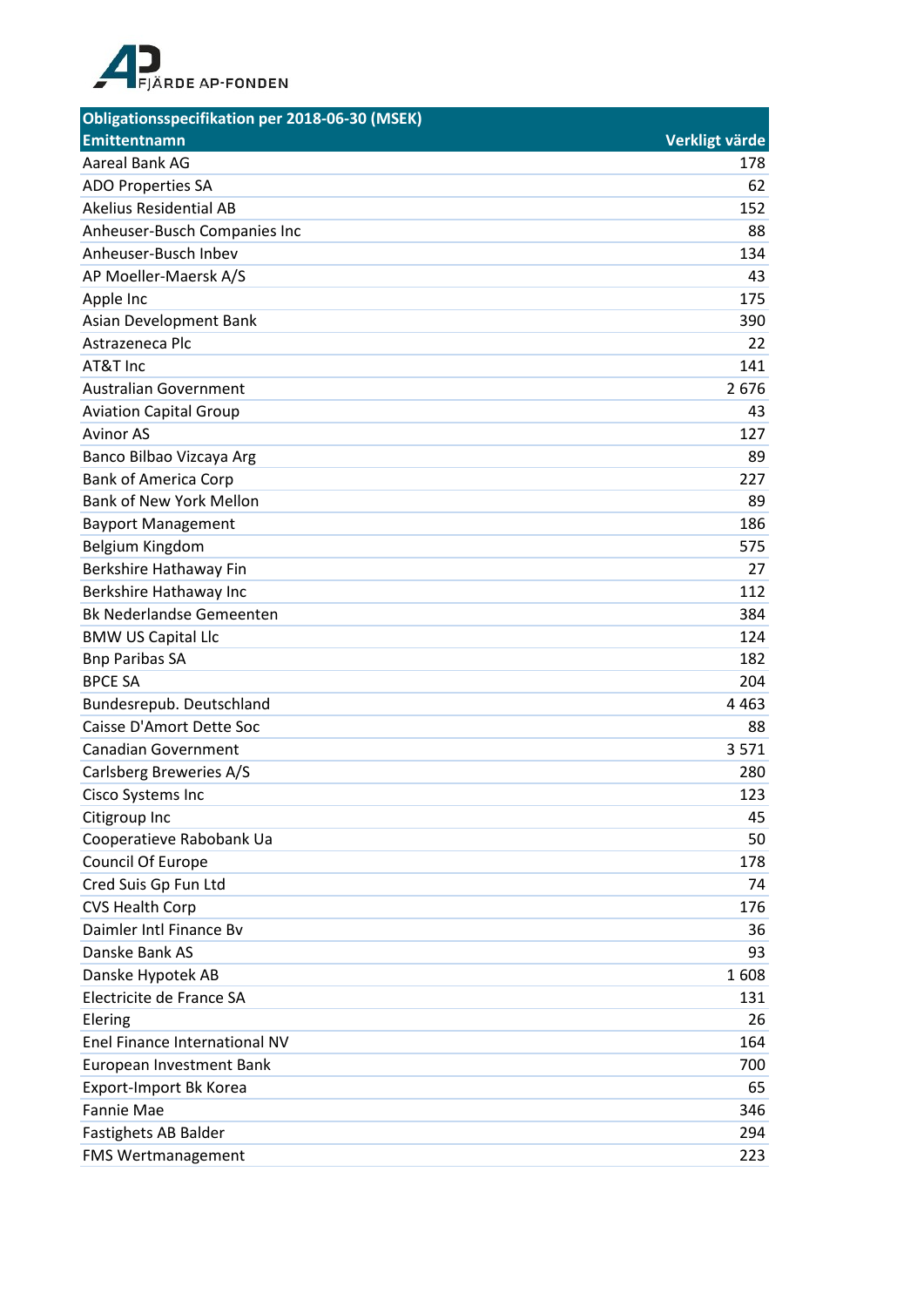

| Obligationsspecifikation per 2018-06-30 (MSEK) |                |
|------------------------------------------------|----------------|
| <b>Emittentnamn</b>                            | Verkligt värde |
| <b>Fonciere Des Regions</b>                    | 202            |
| France (Govt Of)                               | 3 3 7 4        |
| <b>Freddie Mac</b>                             | 36             |
| <b>GE Capital Euro Funding</b>                 | 15             |
| <b>GE Capital Intl Funding</b>                 | 41             |
| <b>GE Capital UK Funding</b>                   | 187            |
| <b>General Electric Co</b>                     | 151            |
| <b>Gilead Sciences Inc.</b>                    | 268            |
| Goldman Sachs Group Inc                        | 137            |
| Government of Spain                            | 2 8 0 9        |
| Hemsö Fastighets AB                            | 148            |
| <b>HSBC Holdings Plc</b>                       | 128            |
| <b>HSBC USA Inc</b>                            | 117            |
| Iberdrola Finanzas SAU                         | 103            |
| Innogy Finance Bv                              | 55             |
| Inter-American Devel Bk                        | 406            |
| Intesa Sanpaolo SPA                            | 133            |
| Intl Bk Recon & Develop                        | 431            |
| Intl Finance Corp                              | 237            |
| ISS Global A/S                                 | 196            |
| Japan Fin Org Municipal                        | 134            |
| Jpmorgan Chase & Co                            | 154            |
| Jpn Bank For Int'L Coop                        | 223            |
| <b>KfW</b>                                     | 741            |
| Kojamo Oyj                                     | 240            |
| Kommunalbanken AS                              | 186            |
| Korea Development Bank                         | 36             |
| Kraft Heinz Foods Co                           | 267            |
| Landshypotek Bank AB                           | 822            |
| Leaseplan Corporation NV                       | 156            |
| <b>Lincoln National Corp</b>                   | 13             |
| Lloyds Bank Plc                                | 138            |
| Lundbergföretagen AB                           | 50             |
| Länsforsakringar Hypotek                       | 2 1 7 3        |
| Microsoft Corp                                 | 42             |
| Mitsubishi Ufj Financial Group                 | 18             |
| Morgan Stanley                                 | 45             |
| <b>Municipality Finance Plc</b>                | 213            |
| Nasdaq Omx Group Inc                           | 43             |
| National Australia Bank                        | 40             |
| Nationwide Bldg Society                        | 25             |
| Neder Waterschapsbank                          | 304            |
| <b>Netherlands Government</b>                  | 374            |
| Nike Inc                                       | 42             |
| Norddeutsche Landesbank                        | 89             |